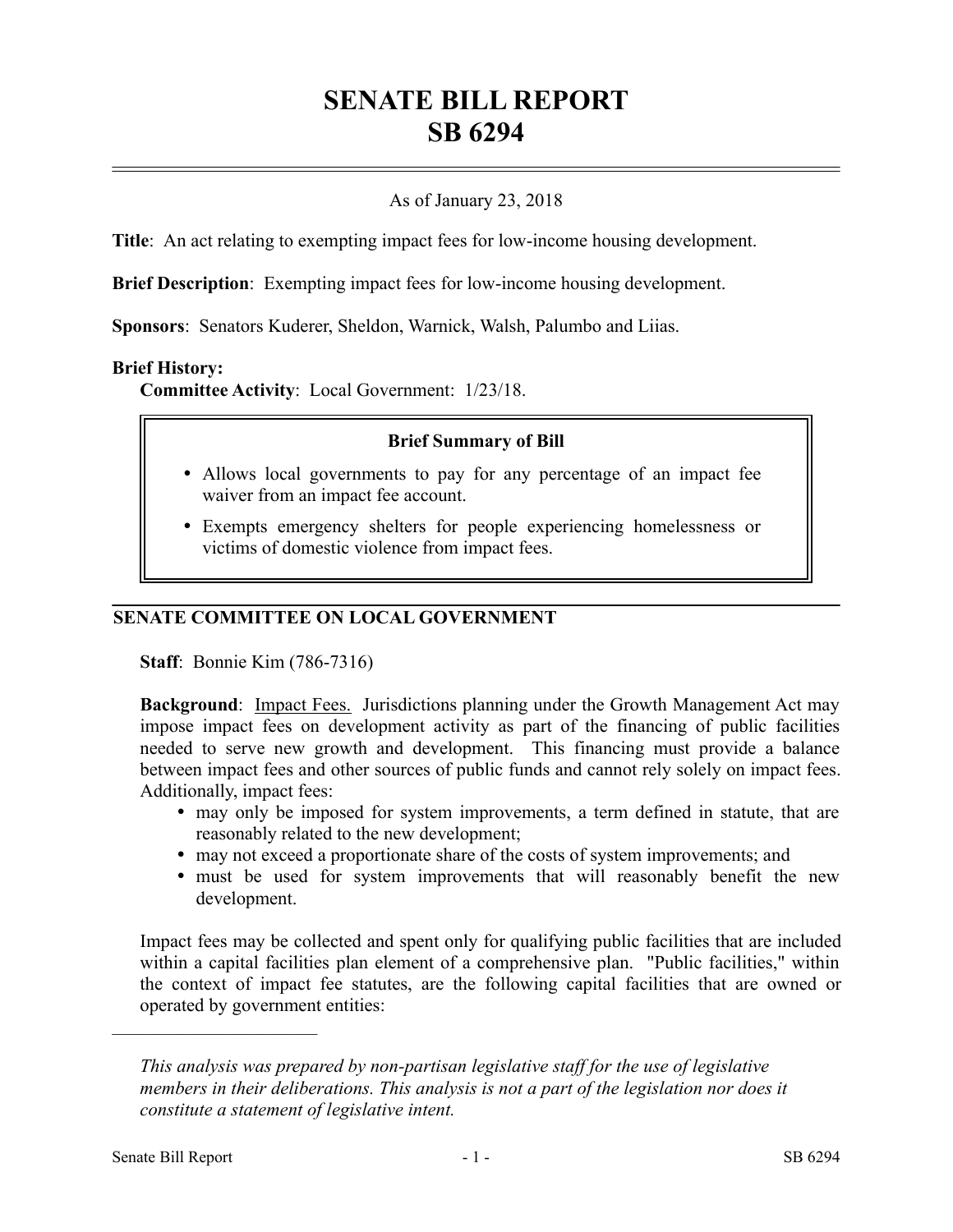- public streets and roads;
- publicly owned parks, open space, and recreation facilities;
- school facilities; and
- fire protection facilities.

Impact Fees - Exemption. County and city ordinances by which impact fees are imposed may provide an exemption for low-income housing. Local governments that allow these exemptions may either:

- grant a partial exemption of not more than 80 percent of impact fees; or
- provide a full waiver, in which case the remaining percentage of the exempted fee must be paid from public funds other than impact fee accounts.

An exemption for low-income housing must be conditioned on requiring the developer to record a covenant that restricts property usage to low-income housing only. At a minimum, the covenant must address price restrictions and household income limits for the low-income housing. The covenant must also provide that if the property is converted to a use other than for low-income housing, the property owner must pay the applicable impact fees in effect at the time of conversion.

**Summary of Bill**: Under the low-income housing exemption, local governments may pay the exempted portion of the impact fee from an impact fee account regardless of the percentage waived. The low-income housing covenant need not include price restrictions or income limits if a property is used as a shelter for people experiencing homelessness. Buildings or structures constructed as emergency housing for people experiencing homelessness or as emergency shelters for victims of domestic violence are exempted from impact fee assessment.

#### **Appropriation**: None.

**Fiscal Note**: Available.

#### **Creates Committee/Commission/Task Force that includes Legislative members**: No.

**Effective Date**: The bill takes effect on April 1, 2018.

**Staff Summary of Public Testimony**: PRO: The City of Kirkland is building a women's shelter. This bill makes clear that homeless and domestic violence shelters are not considered a development activity for purposes of animpact fee. Homelessness and affordable housing are critical problems that must be addressed as soon as possible. Shelters should not be subject to impact fees because they are not residential housing.

CON: We agree shelters should not be charged an impact fee. However, as low-income housing is developed, infrastructure costs other than for transportation may be shifted to others. There may be an agreement to remove the provisions amending the 80 percent impact fee account cap.

**Persons Testifying**: PRO: Senator Patty Kuderer, Prime Sponsor; Dave Asher, City of Kirkland.